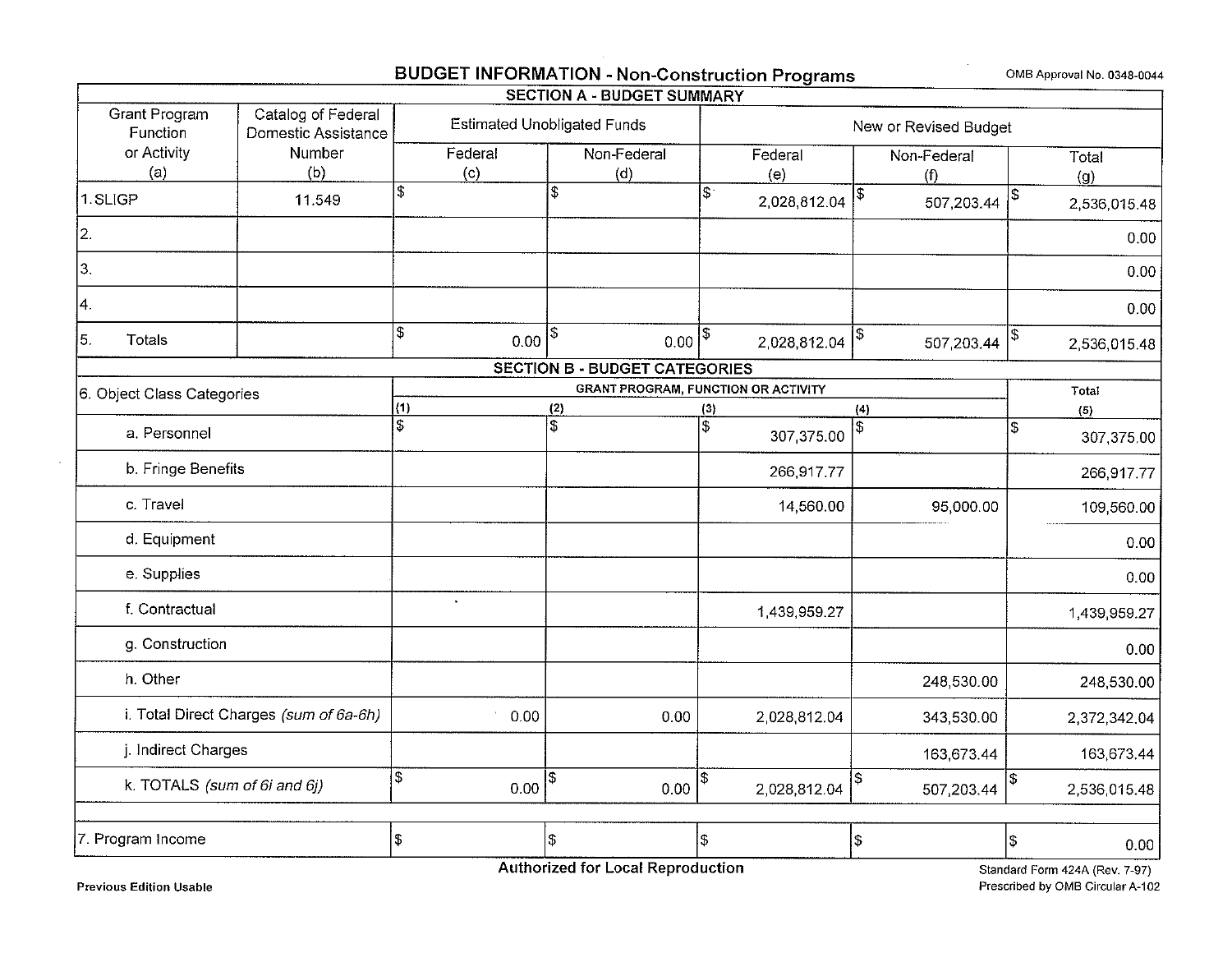|                                    |            |                           |                       | <b>SECTION C - NON-FEDERAL RESOURCES</b> |     |                                                                                 |    |                   |            |             |
|------------------------------------|------------|---------------------------|-----------------------|------------------------------------------|-----|---------------------------------------------------------------------------------|----|-------------------|------------|-------------|
| (a) Grant Program                  |            |                           |                       | (b) Applicant                            |     | (c) State                                                                       |    | (d) Other Sources |            | (e) TOTALS  |
| 18.                                |            |                           | \$                    |                                          | Ι\$ | $177,020.44$ \\$                                                                |    | $330,183.00$ \$   |            | 507,203.44  |
| 9.                                 |            |                           |                       |                                          |     |                                                                                 |    |                   |            | 0.00        |
| 10.                                |            |                           |                       |                                          |     |                                                                                 |    |                   |            | 0.00        |
| 11.                                |            |                           |                       |                                          |     |                                                                                 |    |                   |            | 0.00        |
| 12. TOTAL (sum of lines 8-11)      |            |                           | \$                    | $0.00$  \$                               |     | $177,020.44$ \\$                                                                |    | 330,183.00        | $\vert$ \$ | 507,203.44  |
|                                    |            |                           |                       | SECTION D - FORECASTED CASH NEEDS        |     |                                                                                 |    |                   |            |             |
|                                    |            | <b>Total for 1st Year</b> |                       | 1st Quarter                              |     | 2nd Quarter                                                                     |    | 3rd Quarter       |            | 4th Quarter |
| 13. Federal                        | \$         | $0.00$  \$                |                       |                                          | \$  |                                                                                 | \$ |                   | \$         |             |
| 14. Non-Federal                    |            | 0.00                      |                       |                                          |     |                                                                                 |    |                   |            |             |
| 15. TOTAL (sum of lines 13 and 14) | $\vert$ \$ | $0.00$  \$                |                       | $0.00$ $ $ \$                            |     | $0.00$ $ $ \$                                                                   |    | 0.00              | <b>S</b>   | 0.00        |
|                                    |            |                           |                       |                                          |     | SECTION E - BUDGET ESTIMATES OF FEDERAL FUNDS NEEDED FOR BALANCE OF THE PROJECT |    |                   |            |             |
| (a) Grant Program                  |            |                           |                       |                                          |     | FUTURE FUNDING PERIODS (Years)                                                  |    |                   |            |             |
|                                    |            |                           |                       | (b) First                                |     | (c) Second                                                                      |    | (d) Third         |            | (e) Fourth  |
| 16.                                |            | $\bullet$                 | \$                    |                                          | 5   |                                                                                 | \$ |                   | \$         |             |
| 17.                                |            |                           |                       |                                          |     |                                                                                 |    |                   |            |             |
| 18.                                |            |                           |                       |                                          |     |                                                                                 |    |                   |            |             |
| 19.                                |            |                           |                       |                                          |     |                                                                                 |    |                   |            |             |
| 20. TOTAL (sum of lines 16-19)     |            |                           | \$                    | $0.00$  \$                               |     | $0.00$ $ $ \$                                                                   |    | 0.00 <sub>1</sub> | $\vert$ \$ | 0.00        |
|                                    |            |                           |                       | SECTION F - OTHER BUDGET INFORMATION     |     |                                                                                 |    |                   |            |             |
| 21. Direct Charges:                |            |                           | 22. Indirect Charges: |                                          |     |                                                                                 |    |                   |            |             |
| 23. Remarks:                       |            |                           |                       |                                          |     |                                                                                 |    |                   |            |             |

 $\sim 10^{-1}$ 

 $\sim$ 

 $\sim$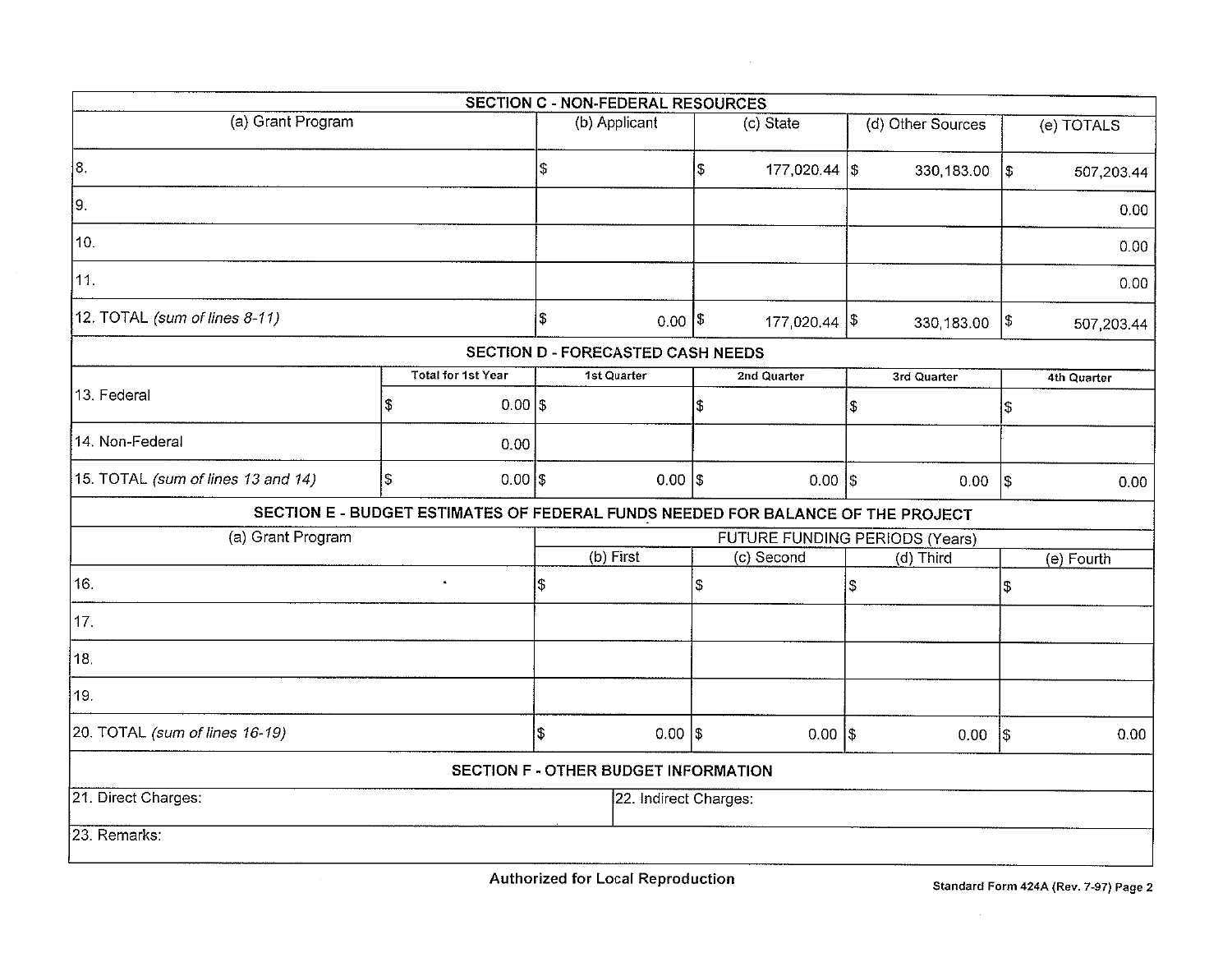# **Illinois-Detailed Budget State and Local Implementation Grant Program**

| Category                                                                                                                                                                                                                                                                                                                                                                                                        | <b>Total</b> | Federal      | <b>Non-Federal</b> |
|-----------------------------------------------------------------------------------------------------------------------------------------------------------------------------------------------------------------------------------------------------------------------------------------------------------------------------------------------------------------------------------------------------------------|--------------|--------------|--------------------|
| <b>Personnel</b>                                                                                                                                                                                                                                                                                                                                                                                                |              |              |                    |
| Grant Manager-Executive II title-salary sanctioned by union contract at 100%<br>dedicated time 5/1/14-8/31/15 (75% remaining months). Salary year 1: \$24,426:<br>Year 2: \$75,076; Year 3: \$64,779; Year 4: \$57,915; Year 5: \$32,175. (Salary Year                                                                                                                                                          |              |              |                    |
| 1-4 are actual) Federal Share of grant.<br>Statewide Interoperable Coordinator (SWIC)/Project Manager at 80% dedicated                                                                                                                                                                                                                                                                                          |              | \$254,371.00 |                    |
| time from $7/16/17-2/28/18$ . Salary Year 4: \$0 (salary from other Federal grants);<br>Year 5: \$53,004. Federal share of grant.                                                                                                                                                                                                                                                                               |              | \$53,004.00  |                    |
| <b>Personnel Total</b>                                                                                                                                                                                                                                                                                                                                                                                          | \$307,375.00 | \$307,375.00 | \$0.00             |
| Category                                                                                                                                                                                                                                                                                                                                                                                                        | <b>Total</b> | Federal      | <b>Non-Federal</b> |
|                                                                                                                                                                                                                                                                                                                                                                                                                 |              |              |                    |
| <b>Fringe Benefits</b><br>Grant Manager: retirement contribution; FICA; insurance 100% dedicated time<br>$5/1/14-8/31/15$ , (75% remaining months). Based on salary level predetermined for<br>that year. Year 1: \$20,492.72; Year 2: \$63,709.44; Year 3: \$58,343.44; Year 4:<br>\$52,274.70; Year 5: \$29,041.50 (Fringe Benefits Year 1-4 are actual) Federal share<br>of grant.                           |              | \$223,861.80 |                    |
| Statewide Interoperable Coordinator (SWIC)/Project Manager: retirement<br>contribution; FICA; insurance at 80% dedicated time from 7/16/17-2/28/18. Based<br>on Salary pre-determined for that year. Year 4: \$0 (salary from other Federal                                                                                                                                                                     |              |              |                    |
| grants); Year 5: \$43,055.97. Federal share of grant.                                                                                                                                                                                                                                                                                                                                                           |              | \$43,055.97  |                    |
| <b>Fringe Benefits Total</b>                                                                                                                                                                                                                                                                                                                                                                                    | 266,917.77   | \$266,917.77 | \$0.00             |
| Category                                                                                                                                                                                                                                                                                                                                                                                                        | <b>Total</b> | Federal      | <b>Non-Federal</b> |
|                                                                                                                                                                                                                                                                                                                                                                                                                 |              |              |                    |
| <b>Travel</b><br>Travel for project/grant manager for working group meetings and National                                                                                                                                                                                                                                                                                                                       |              |              |                    |
| Conferences to include Airfare, registration, lodging, and per diem.<br>\$3,235.60/year*4.5 years. See budget narrative for cost explanation. Federal share<br>of grant.                                                                                                                                                                                                                                        |              | \$14,560.00  |                    |
| Outreach Meeting Travel-102 County Outreach Meetings for Potential FIRSTNET<br>users, Outreach Sessions at State Technology Conference, Outreach Meetings with<br>First Responder Associations from 1 to 2 hours with .56 cents for mileage from<br>9/1/13-12/31/15 and .54 cents for mileage from 1/1/16-2/28/18 for non-Federal<br>funded positions. Match share of grant.                                    |              |              | \$95,000.00        |
| <b>Travel Total</b>                                                                                                                                                                                                                                                                                                                                                                                             | 109,560.00   | \$14,560.00  | \$95,000.00        |
| <b>Equipment</b>                                                                                                                                                                                                                                                                                                                                                                                                |              |              |                    |
|                                                                                                                                                                                                                                                                                                                                                                                                                 |              |              |                    |
| Category                                                                                                                                                                                                                                                                                                                                                                                                        | <b>Total</b> | Federal      | <b>Non-Federal</b> |
| <b>Supplies</b>                                                                                                                                                                                                                                                                                                                                                                                                 |              |              |                    |
|                                                                                                                                                                                                                                                                                                                                                                                                                 |              |              |                    |
| <b>Supplies Total</b>                                                                                                                                                                                                                                                                                                                                                                                           | 0.00         | \$0.00       | \$0.00             |
| Category                                                                                                                                                                                                                                                                                                                                                                                                        | <b>Total</b> | Federal      | <b>Non-Federal</b> |
| <b>Contractual</b>                                                                                                                                                                                                                                                                                                                                                                                              |              |              |                    |
| Grant with Illinois Law Enforcement Alarm System (ILEAS)-SLIGP Outreach<br>Coordinator (\$35/hour includes Social Security/FICA/Workers Comp<br>Insurance/State&Federal Unemployment Tax) for approximately 1100 working<br>hours/year based on date of hire with 3% COLA. Year 1 \$13,912.25, Year 2<br>\$20,223.83, Year 3 \$11,190.64.64, Year 4 \$24,408.94, Year 5 \$18,676.02.<br>Federal share of grant. |              | \$88,411.68  |                    |
| Grant with Illinois Law Enforcement Alarm System (ILEAS)-SLIGP Data Analyst<br>(\$35/hour includes Social Security/FICA/Workers Comp Insurance/State&Federal<br>Unemployment Tax) for 1820 working hours/year based on date of hire with 3%<br>COLA. Year 1 \$0, Year 2 \$19,498.06, Year 3 \$59,481.94, Year 4 \$59,481.94,<br>Year 5 \$16,046.13. Federal share of grant.                                     |              | \$154,508.07 |                    |
|                                                                                                                                                                                                                                                                                                                                                                                                                 |              |              |                    |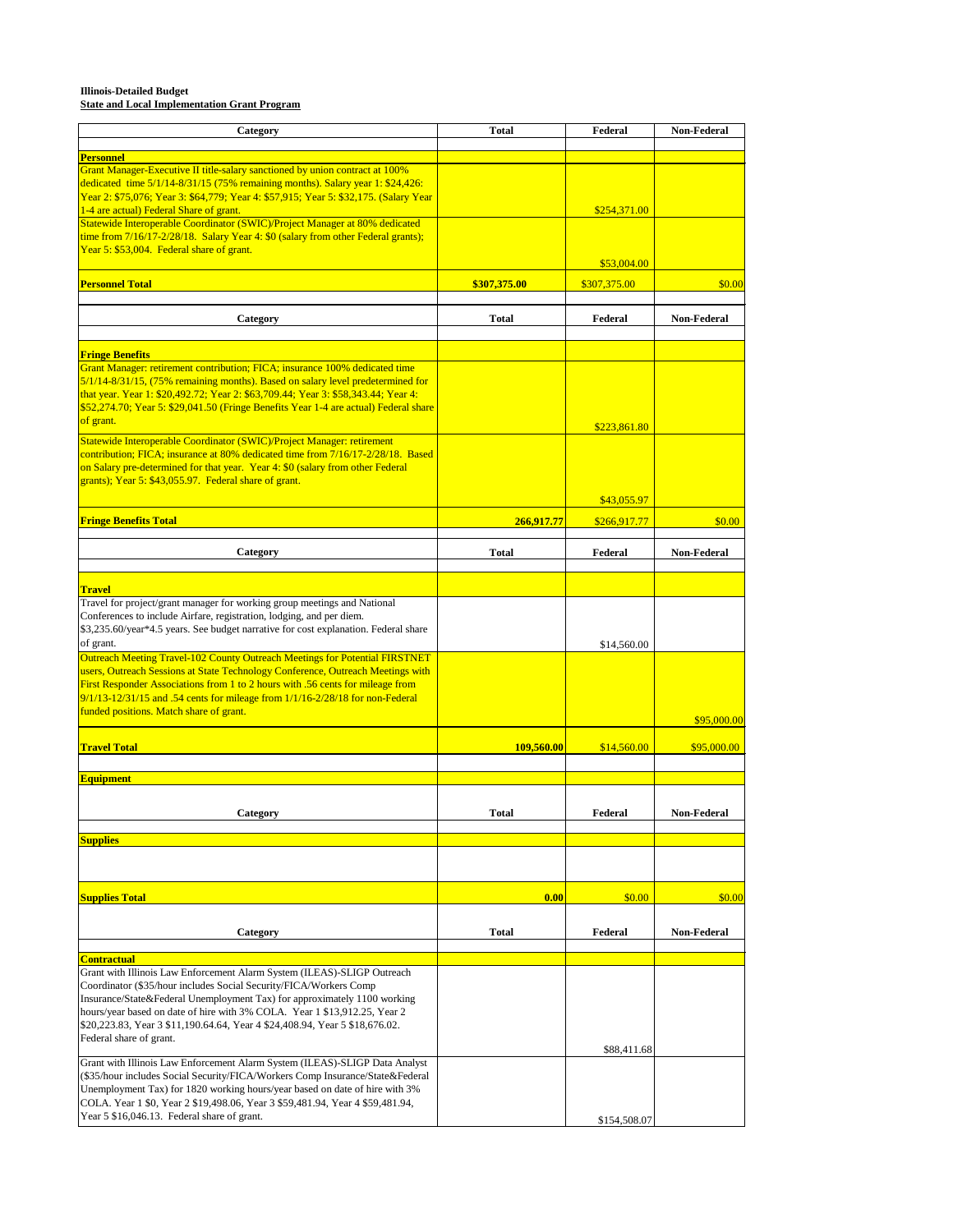| Grant with Illinois Law Enforcement Alarm System (ILEAS)-SLIGP Network                                                                                                     |              |                |                    |
|----------------------------------------------------------------------------------------------------------------------------------------------------------------------------|--------------|----------------|--------------------|
| Subject Matter Expert (\$39.72/hour includes Social Security/FICA/Workers Comp<br>Insurance/State&Federal Unemployment Tax) for 1,820 working hours/year based             |              |                |                    |
| on date of hire years with 3% COLA. SLIGP salary for 100% dedicated time Year                                                                                              |              |                |                    |
| 1-2, and 80% dedicated time Year 3-5. Year 1 \$24,387.86, Year 2 \$78,622.60,                                                                                              |              |                |                    |
| Year 3 \$71,965.11, Year 4 \$66,340.78, Year 5 \$40,936.85. Federal share of grant.                                                                                        |              | \$282,253.20   |                    |
| Grant with Illinois Law Enforcement Alarm System (ILEAS)-SLIGP Administrative                                                                                              |              |                |                    |
| Assistant (\$27.82/hour includes Social Security/FICA/Workers Comp                                                                                                         |              |                |                    |
| Insurance/State&Federal Unemployment Tax) for 1,820 working hours/year based                                                                                               |              |                |                    |
| on date of hire with 3% COLA. SLIGP salary for 100% dedicated time Year 1-2,<br>and 80% dedicated time Year 3-5. Year 1 \$17,214.15, Year 2 \$55,338.05, Year 3            |              |                |                    |
| \$51,835.46, Year 4 \$47,924.24, Year 5 \$32,051.99. Federal share of grant.                                                                                               |              |                |                    |
|                                                                                                                                                                            |              | \$204,363.89   |                    |
| <b>Grant with Illinois Law Enforcement Alarm System (ILEAS)-Statewide</b><br>Interoperability Coordinator (SWIC) at 80% time dedicated to project. \$51.50/hour            |              |                |                    |
| includes (Social Security/FICA/Workers Comp Insurance/State&Federal                                                                                                        |              |                |                    |
| Unemployment Tax) for 1,820 working hours/year based on date employee funded                                                                                               |              |                |                    |
| by grant with 3% COLA. Year 1 \$78,997.02, Year 2 \$81,824.08, Year 3                                                                                                      |              |                |                    |
| \$83,151.06, Year 4 \$71,001.27 Year 5 \$0. Federal share of grant.                                                                                                        |              | \$314,973.43   |                    |
| Grant with Illinois Law Enforcement Alarm System (ILEAS)-Travel for contractors                                                                                            |              |                |                    |
| for PSBN Conferences, and working group meetings to include mileage at .56/mile                                                                                            |              |                |                    |
| from 9/1/13-12/31/15 and .54/mile from 1/1/16-2/28/18, lodging, and per diem<br>(SWIC/Outreach Coordinators/SME/Grant&Travel Coordinator for a total of 4                  |              |                |                    |
| positions). \$25,555.56/year*4.5 years. see budget narrative for further cost                                                                                              |              |                |                    |
| explanation. Federal share of grant.                                                                                                                                       |              | \$115,000.00   |                    |
| Grant with Illinois Law Enforement Alarm System (ILEAS)-Illinois SLIGP                                                                                                     |              |                |                    |
| Statewide Conferences and FIRSTNET Sessions for State Technology Conference.                                                                                               |              |                |                    |
| Fidiuciary agent to create a contractual obligation with 3 hotels (vendor). 1,000                                                                                          |              |                |                    |
| individuals for 3 seperate 1 day sessions will be in attendance. \$16,000 (100 rooms<br>for one night); \$8,000 on lunch (\$8.00/person); \$11,000 for audio visual needs, |              |                |                    |
| \$25,000 for Conference/Meeting Room Rental. Federal share of grant.                                                                                                       |              |                |                    |
| Grant with Illinois Law Enforcement Alarm System (ILEAS)-Regional                                                                                                          |              | \$60,000.00    |                    |
| Meetings/Consultations with potential FIRSTNET users (\$1,000 for room rentals;                                                                                            |              |                |                    |
| \$4,000 for Audio/Visual equipment; \$1,111.11/ year* 4.5 years. Federal share of                                                                                          |              |                |                    |
| grant.                                                                                                                                                                     |              | \$5,000.00     |                    |
| Grant with Illinois Law Enforcement Alarm System (ILEAS)-Contractual Vendor                                                                                                |              |                |                    |
| Materials/Supplies Costs for Outreach Session \$10,000 a year for *4.5 years.                                                                                              |              |                |                    |
| Federal share of grant.                                                                                                                                                    |              | \$45,000.00    |                    |
| Grant with Illinois Law Enforcement Alarm System (ILEAS)-Contractual Vendor                                                                                                |              |                |                    |
| for web-based registration system, system/technology maintenance, and                                                                                                      |              |                |                    |
| software/mapping associated with project. See budget narrative for cost<br>explanation. \$11,111.11 *4.5 years. Federal share of grant.                                    |              |                |                    |
|                                                                                                                                                                            |              | \$50,000.00    |                    |
| Grant with Illinois Law Enforcement Alarm System (ILEAS)-Laptops for 4                                                                                                     |              |                |                    |
| staff/contractors members at \$1,000/each and other system technology equipment<br>(Wirless hot-spot my-fy's and scanner) \$3,365.57 *4.5 years. Federal share of grant.   |              |                |                    |
|                                                                                                                                                                            |              | \$15,145.08    |                    |
| Grant with Illinois Law Enforcement Alarm System (ILEAS)-General Office                                                                                                    |              |                |                    |
| Supplies for program. See budget narrative for cost explanation. \$2,222.22 *4.5                                                                                           |              |                |                    |
| years. Federal share of grant.                                                                                                                                             |              | \$10,000.00    |                    |
| Grant with Illinois Law Enforcement Alarm System (ILEAS)-Grant Management                                                                                                  |              |                |                    |
| and Administration. \$17,097.91 a year *4.5 years. Federal share of grant.                                                                                                 |              |                |                    |
|                                                                                                                                                                            |              | \$76,940.60    |                    |
| Grant with Illinois Law Enforcement Alarm System (ILEAS) for FIRSTNET State                                                                                                |              |                |                    |
| Plan implementation analysis. \$18,363.32. Federal share of grant.                                                                                                         |              |                |                    |
|                                                                                                                                                                            |              |                |                    |
|                                                                                                                                                                            |              | \$18,363.32    |                    |
| <b>Contractual Total</b>                                                                                                                                                   | 1,439,959.27 | \$1,439,959.27 | \$0.00             |
| <b>Construction</b>                                                                                                                                                        |              |                |                    |
|                                                                                                                                                                            |              |                |                    |
| Category                                                                                                                                                                   | <b>Total</b> | Federal        | <b>Non-Federal</b> |
| <b>Other</b>                                                                                                                                                               |              |                |                    |
| Technology Working Group Members- Electrical Engineers who advise, develop,                                                                                                |              |                |                    |
| and supervise the installation of electrical components, or systems for commercial                                                                                         |              |                |                    |
| use for FIRSTNET users. Salary for match (\$50.35 an hour) based on U.S. Bureau                                                                                            |              |                |                    |
| of Labor Statistics for Illinois data is used unless salary provided by the individual.                                                                                    |              |                |                    |
| Match share of grant.                                                                                                                                                      |              |                | \$31,183.00        |
| Outreach Meeting Attendance Time-102 County Outreach Meetings for Potential<br>FIRSTNET users, Outreach Meetings with First Responder Associations from 1 to               |              |                |                    |
| 2 hours with in kind salary match for non-Federal funded positions. Salary for                                                                                             |              |                |                    |
| match based on U.S. Bureau of Labor Statistics for Illinois data (\$42.17 for Fire,                                                                                        |              |                |                    |
|                                                                                                                                                                            |              |                |                    |
| \$47.34 for Police, \$24.83 for Local Emergency Managers an hour). Match share of                                                                                          |              |                | \$204,000.00       |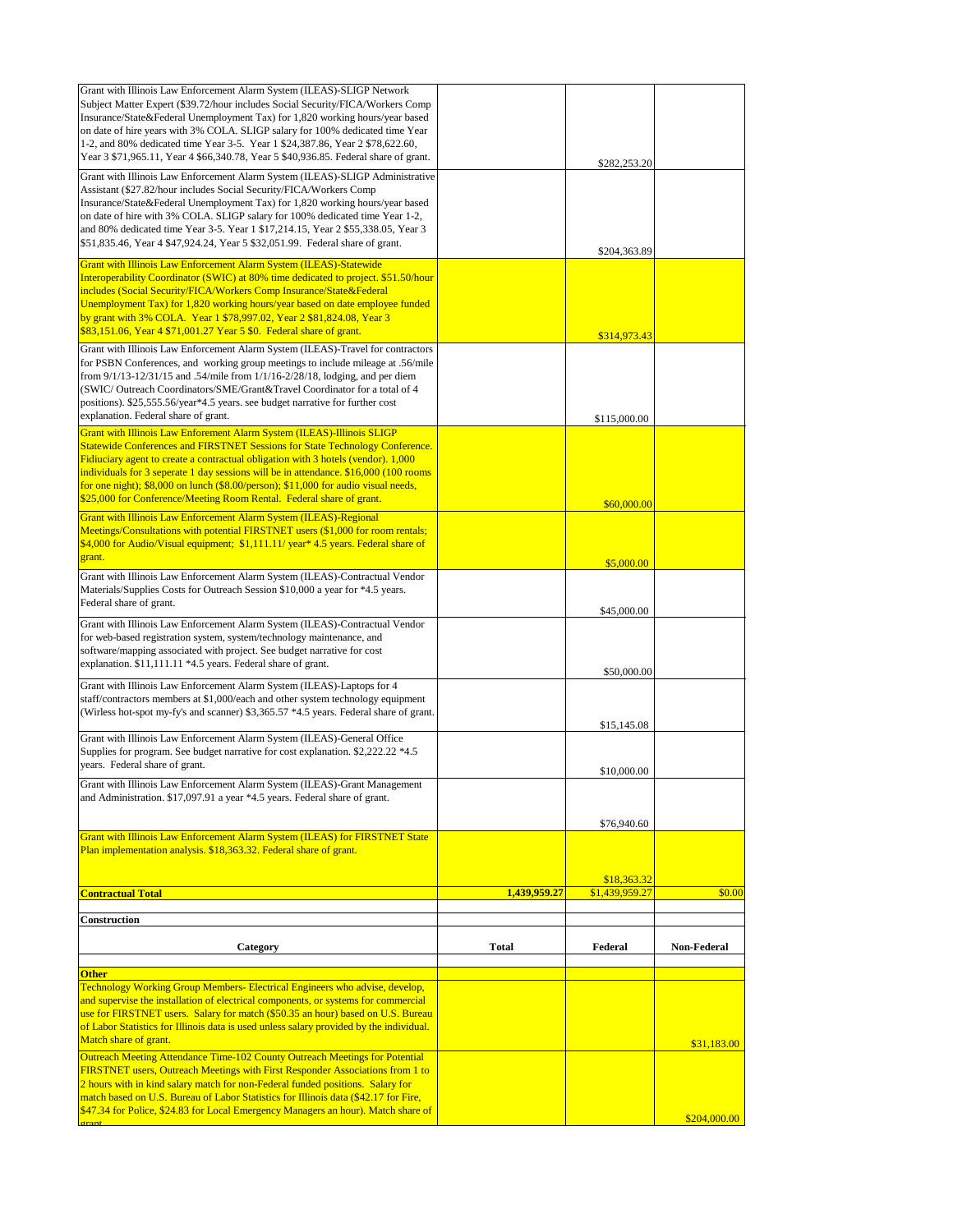| <b>IEMA Facility Cost-Project/Grant Manager 150 sq ft .46% of lease costs at 2200</b><br>S. Dirksen Parkway, Springfield. \$290.14/month*46 months. Match share of the |                |                |                    |
|------------------------------------------------------------------------------------------------------------------------------------------------------------------------|----------------|----------------|--------------------|
| grant.                                                                                                                                                                 |                |                | \$13,347.00        |
| <b>Other Total</b>                                                                                                                                                     | \$248,530.00   | \$0.00         | \$248,530.00       |
| Category                                                                                                                                                               | <b>Total</b>   | Federal        | <b>Non-Federal</b> |
| <b>Indirect Cost</b>                                                                                                                                                   |                |                |                    |
| <b>IEMA Indirect Cost Rate for Personnel- SWIC Project/Grant Manager. Equates</b>                                                                                      |                |                |                    |
| based on 28.5% ICR cap per IEMA Policy. IEMA ICR is based on salary and                                                                                                |                |                |                    |
| fringes from grant/project manager. \$29,712.41/year*4 years for Grant Manager in                                                                                      |                |                |                    |
| Year 1-4. \$44,823.79 for Year 5 for Grant Manager and SWIC/Project Manager.                                                                                           |                |                |                    |
| Match share of grant.                                                                                                                                                  |                |                | \$163,673.44       |
| <b>Indirect Cost Total</b>                                                                                                                                             | \$163,673.44   |                | \$163,673.44       |
| <b>Total Grant Budget (Federal plus match)</b>                                                                                                                         | \$2,536,015.48 | \$2,028,812.04 | \$507,203.44       |
|                                                                                                                                                                        |                |                |                    |

Fed Deob

 $$2,028,812 \qquad \qquad $507,203 \qquad \qquad $0.00 \qquad \qquad $0$$  $$0.00$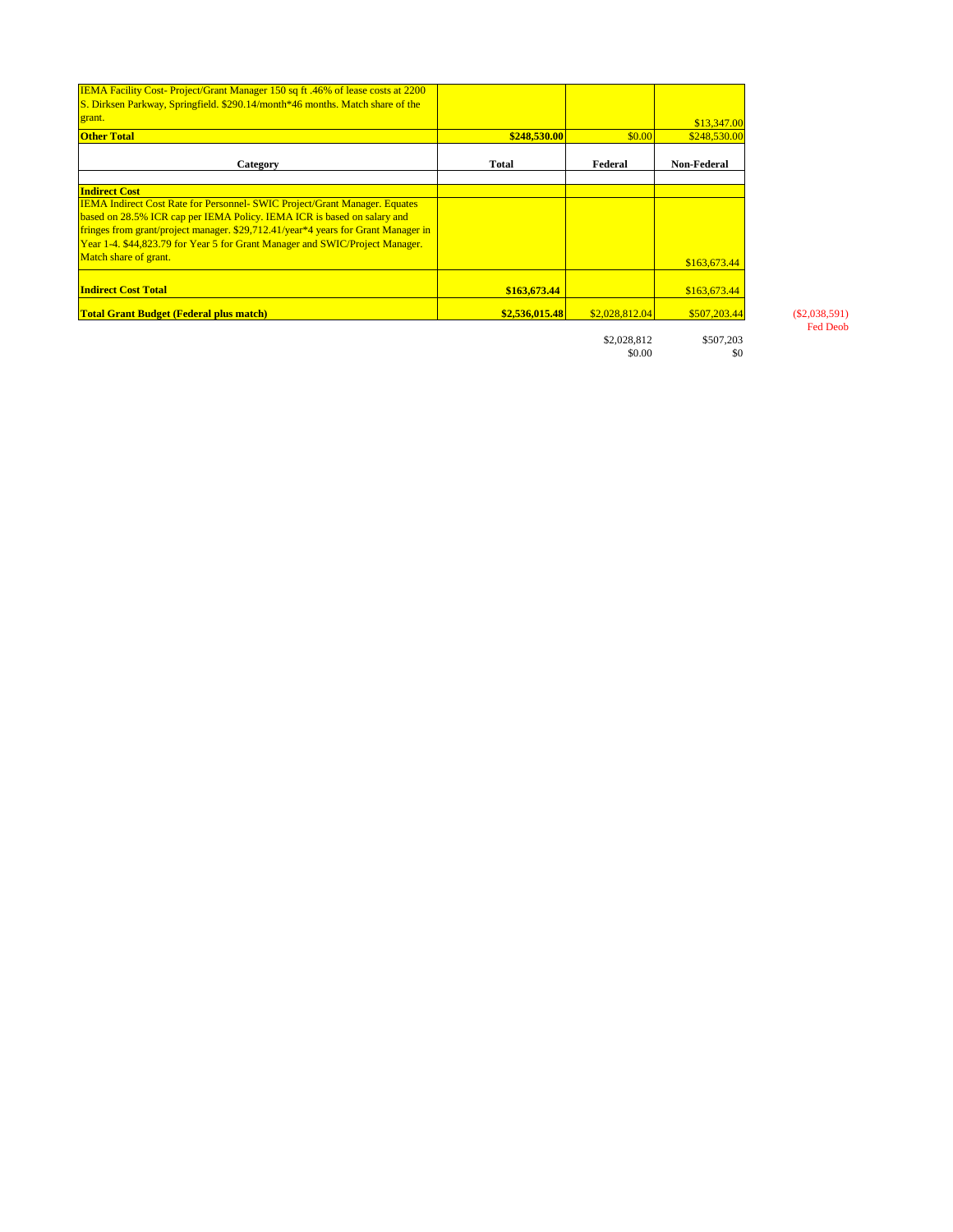| Year   |           | <b>Salary</b> | <b>Fringe Benefit</b> | <b>Approx Calculation</b> | Unit               |
|--------|-----------|---------------|-----------------------|---------------------------|--------------------|
|        | $2014$ \$ |               | 24,426.00 Retirement  |                           | 41.34% % of annual |
|        |           |               | <b>FICA</b>           |                           | 7.65% % of annual  |
|        |           |               | Insurance             |                           | \$8,610 Annually   |
|        |           |               |                       |                           | Total              |
|        | 2015 \$   |               | 75,076.00 Retirement  |                           | 42.91% % of annual |
|        |           |               | <b>FICA</b>           |                           | 7.65% % of annual  |
|        |           |               | Insurance             |                           | \$26,006 Annually  |
|        |           |               |                       |                           | Total              |
|        | $2016$ \$ |               | 64,779.00 Retirement  |                           | 45.61% % of annual |
|        |           |               | <b>FICA</b>           |                           | 7.65% % of annual  |
|        |           |               | Insurance             |                           | \$24,050 Annually  |
|        |           |               |                       |                           | Total              |
|        | 2017 \$   |               | 61,530.00 Retirement  |                           | 41.97% % of annual |
|        |           |               | <b>FICA</b>           |                           | 7.65% % of annual  |
|        |           |               | Insurance             |                           | \$22,223 Annually  |
|        |           |               |                       |                           | Total              |
|        | 2018 \$   |               | 32,175.00 Retirement  |                           | 44.99% % of annual |
|        |           |               | <b>FICA</b>           |                           | 7.65% % of annual  |
|        |           |               | Insurance             |                           | \$12,346 Annually  |
|        |           |               |                       |                           | Total              |
|        |           |               |                       |                           |                    |
| Galvin |           |               |                       |                           |                    |
|        | $2018$ \$ |               | 53,004.00 Retirement  |                           | 45.63% % of annual |
|        |           |               | <b>FICA</b>           |                           | 7.65% % of annual  |
|        |           |               | Insurance             |                           | \$14,815 Annually  |
|        |           |               |                       |                           | Total              |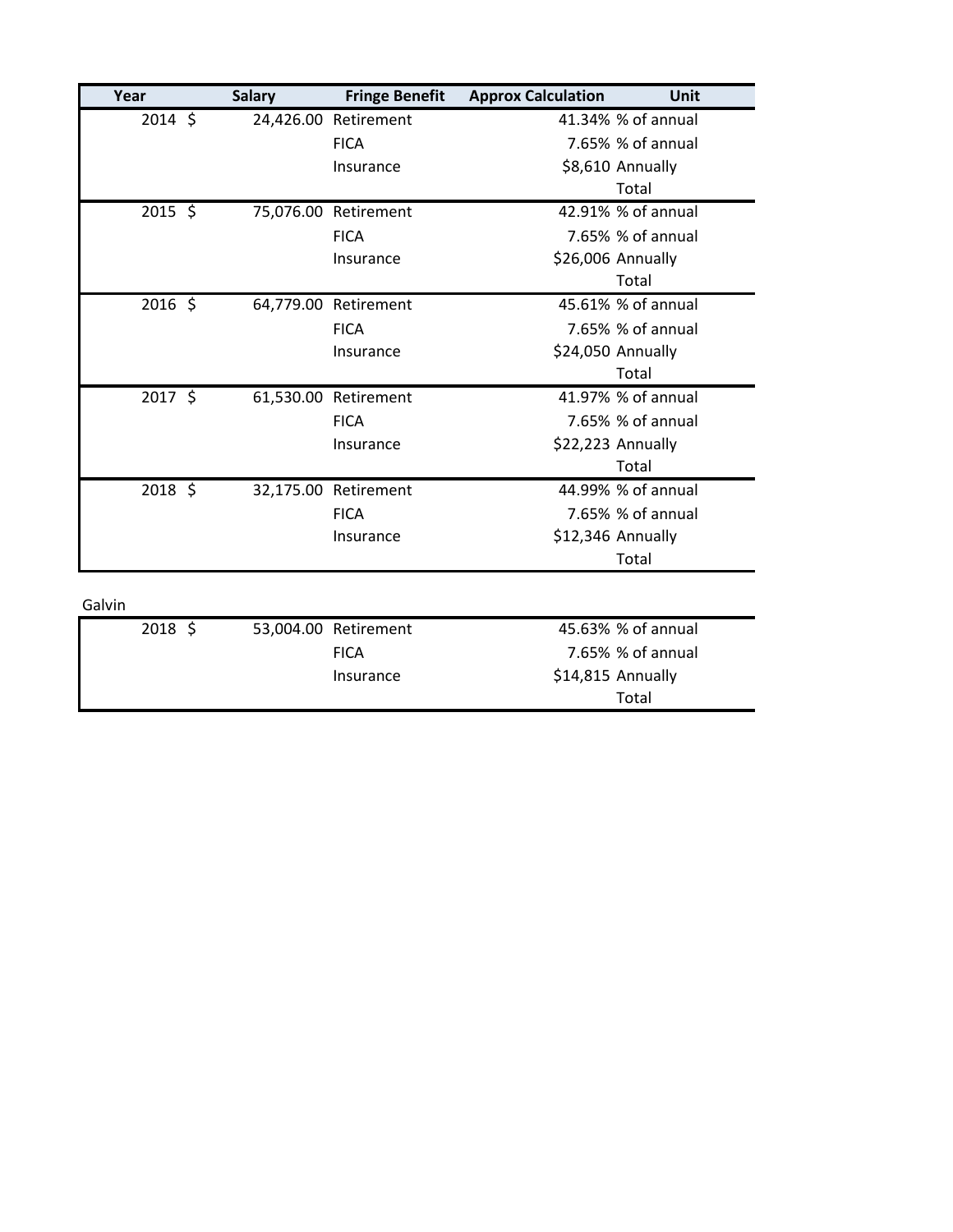|                           | <b>Actual Total</b> |                         | <b>Totals</b><br>\$ | 266,917.77 |
|---------------------------|---------------------|-------------------------|---------------------|------------|
| $\overline{\mathcal{S}}$  | 10,098.84           |                         |                     |            |
| $\overline{\xi}$          | 1,783.72            |                         |                     |            |
|                           | \$8,610             |                         |                     |            |
|                           | 20,492.72           |                         |                     |            |
| $\frac{5}{5}$             | 32,213.52           | All                     |                     |            |
| $\overline{\xi}$          | 5,489.92            |                         |                     |            |
|                           | \$26,006            | numbers                 |                     |            |
| $\boldsymbol{\mathsf{S}}$ | 63,709.44           |                         |                     |            |
| $rac{5}{5}$               | 29,548.42           | are                     |                     |            |
|                           | 4,745.02            |                         |                     |            |
|                           | \$24,050            | actuals                 |                     |            |
| $\mathsf{S}$              | 58,343.44           |                         |                     |            |
| $\frac{1}{2}$             | 25,822.62           |                         |                     |            |
| $\overline{\xi}$          | 4,228.92            |                         |                     |            |
|                           | \$22,223            |                         |                     |            |
| $rac{5}{5}$               | 52,274.70           |                         |                     |            |
|                           | 14,345.90           | <b>All numbers</b>      |                     |            |
| $\overline{\xi}$          | 2,349.40            | approximated based upon |                     |            |
|                           |                     | \$12,346 2017 actuals   |                     |            |
| \$                        | 29,041.50           |                         |                     |            |

| Ś | 24,185.73 |
|---|-----------|
| Ś | 4,054.81  |
|   | \$14,815  |
| Ś | 43,055.97 |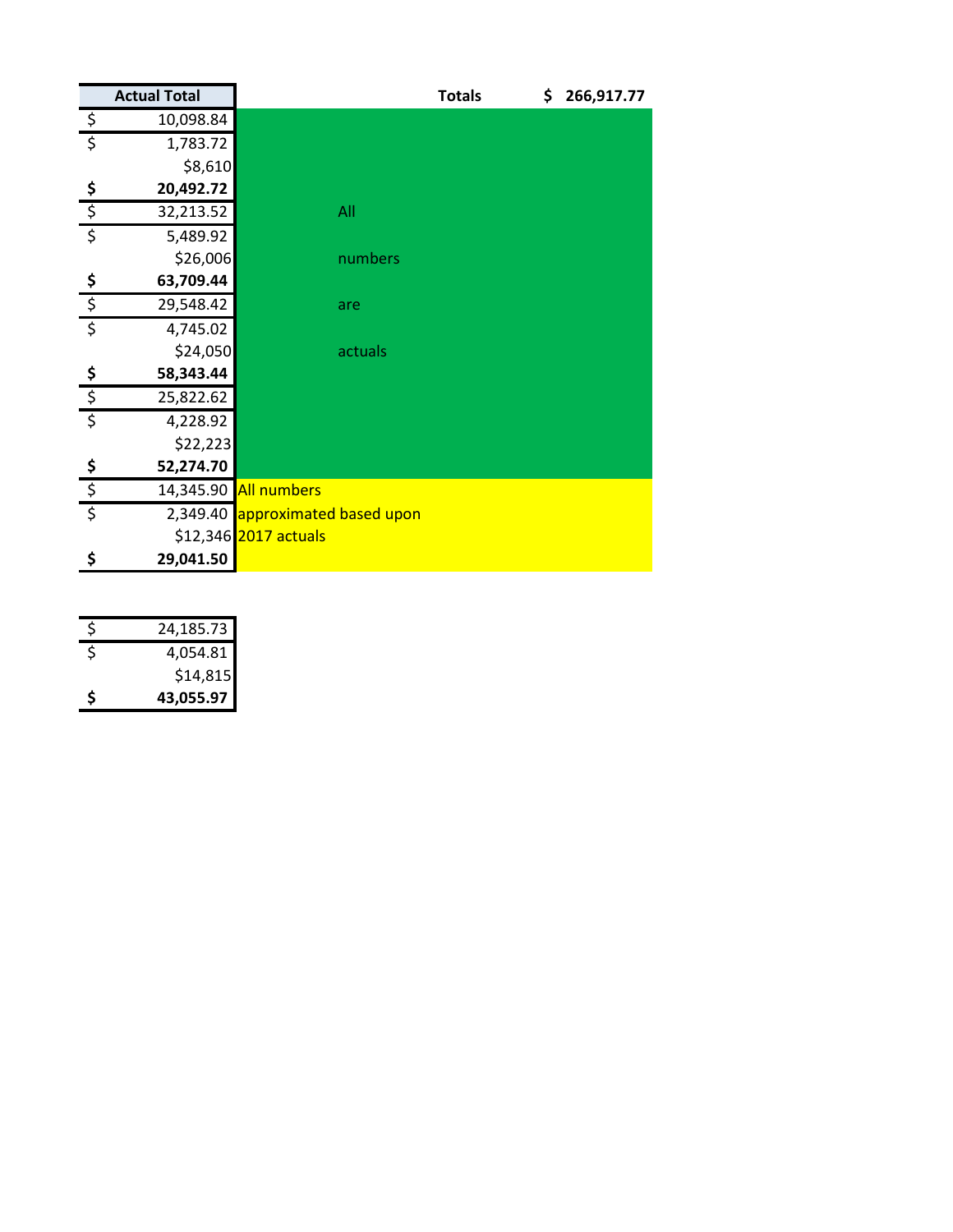## **Illinois SLIGP Budget Narrative – June 2017**

## **Years 1-5 (Program activities throughout the entire grant period):**

## **Personnel:**

The personnel costs detailed in the State of Illinois' SLIGP budget are for the cost of a Grant Manager and Project Manager to be employed by the State Administrative Agency, the Illinois Emergency Management Agency (IEMA).

#### Grant Program Manager

Federal Costs Year 1: \$24,426.00 Federal Costs Year 2: \$75,076.00 Federal Costs Year 3: \$64,779.00 Federal Costs Year 4: \$57,915.00 Federal Costs Year 5: \$32,175.00

The Grant Manager salary costs were based upon current union contract rates for the posted title (Executive II) with yearly step increases. Salary will be funded at 100% from May  $1<sup>st</sup>$  2014 through December 31<sup>st</sup> 2015, and 75% funded for the remaining months of the grant. Salary figures are *actual* amount spent for Year 1-4. Salary for Year 5 is projected based on current anticipated salary.

Project Manager/Statewide Interoperable Coordinator (SWIC)

## Federal Costs Year 5: \$53,004.00

The Project Manager/Illinois' Statewide Interoperable Coordinator (SWIC) was hired by IEMA as of 7/16/17. The individual serving in this capacity (SWIC) will continue his employment as SWIC (20% of duties) and SLIGP Project manager (80% of duties). The budgeted costs are only for the duties associated with the SLIGP Grant, not the additional duties of the SWIC. Salary costs are for Year 5 of the grant program. Remaining salary costs from Year 4 will come from other Federal grant programs.

**Personnel Total**: \$307,375.00 Federal Costs; \$0 Non-Federal Costs

## **Fringe Benefits:**

The Grant Program Manager fringe benefits cost is based on current union contract rates. The fringe benefits totals are *actual totals* for Year 1-4 for retirement, FICA, and insurance rate. Fringe benefits funded at 100% from May 1<sup>st</sup> 2014 through December 31<sup>st</sup> 2015, and 75% funded for the remaining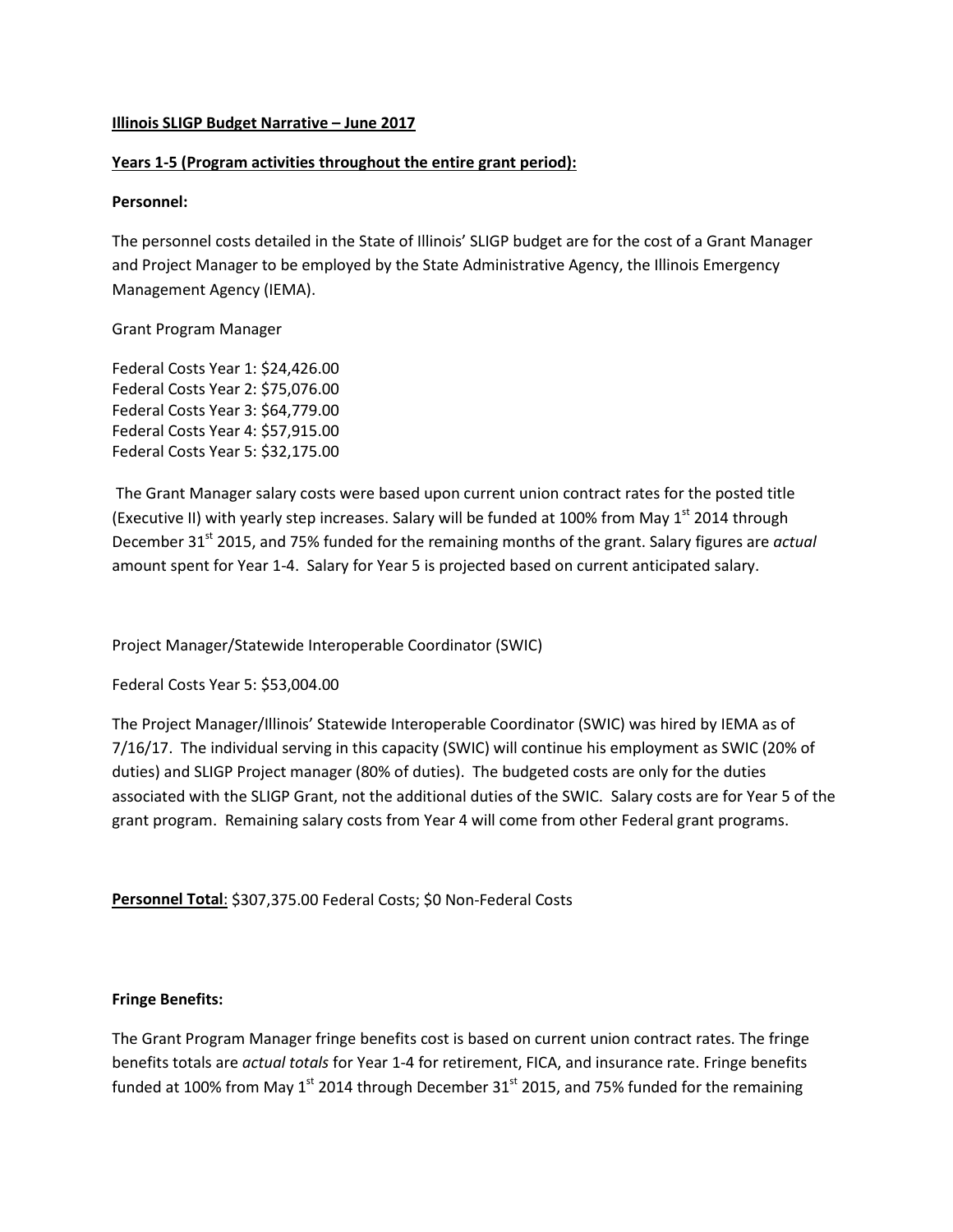months of the grant. All fringe benefits, including insurance rate, are pro-rated for Year 5 based on actual total from Year 4.

Federal Costs Year 1: \$20,492.72 Federal Costs Year 2: \$63,709.44 Federal Costs Year 3: \$58,343.44 Federal Costs Year 4: \$52,274.70 Federal Costs Year 5: \$29,041.50

The SWIC/Project Manager approximate fringe benefits cost for retirement, FICA, and insurance will be based upon that individual's salary for Year 5 of the grant program. As part of the 80/20 split of job duties, all remaining fringe benefits expenses for Year 4 will be paid by another Federal Grant Program.

Federal Costs Year 5: \$43,055.97

**Fringe Benefits Total:** \$266,917.77 Federal Costs; \$0 Non-Federal Costs

#### **Travel:**

Program Manager/Project Manager Travel: SPOC Meetings, National Broadband Conferences, Region V Meetings and 3 Regional Conferences

(SPOC/PSCR) 3 nights lodging \$150 a night+ 3 days per diem (\$32 \* 3) + \$700 Airfare+ \$400 Registration  $=$  \$1,646 per trip\*8 trips in 4.5 years=\$13,168

(Region V Meetings) 1 night lodging \$150 night+ 2 days per diem (\$28\*2) = \$206 per trip\*5 trips in 4.5 years=\$1,030

(State Regional Conferences) No per diem, or hotel for 2 Conferences (South/North), Project Manager (\$28\*2 days per diem) mileage @54 cents a mile for 1 Conference (Central) + 1 night lodging (\$90) for Central Region= \$362

#### 4.5 years Total: \$14,560.00

Outreach Meeting Travel: 102 County Outreach Meetings for potential FIRSTNET users, Outreach Sessions at State Technology Conference, and meetings with First Responder Associations from 1 to 2 hours with .56 cents for mileage from 9/1/13-12/31/15 and .54 cents for mileage from 1/1/16-2/28/18 for non-Federal funded positions. Non-Federal cost per year: \$21,111.11 4.5 years Non-Federal total cost: \$95,000.00

**Travel Total:** \$14,560.00 Federal Costs; \$95,000.00 Non-Federal Costs

**Contractual:**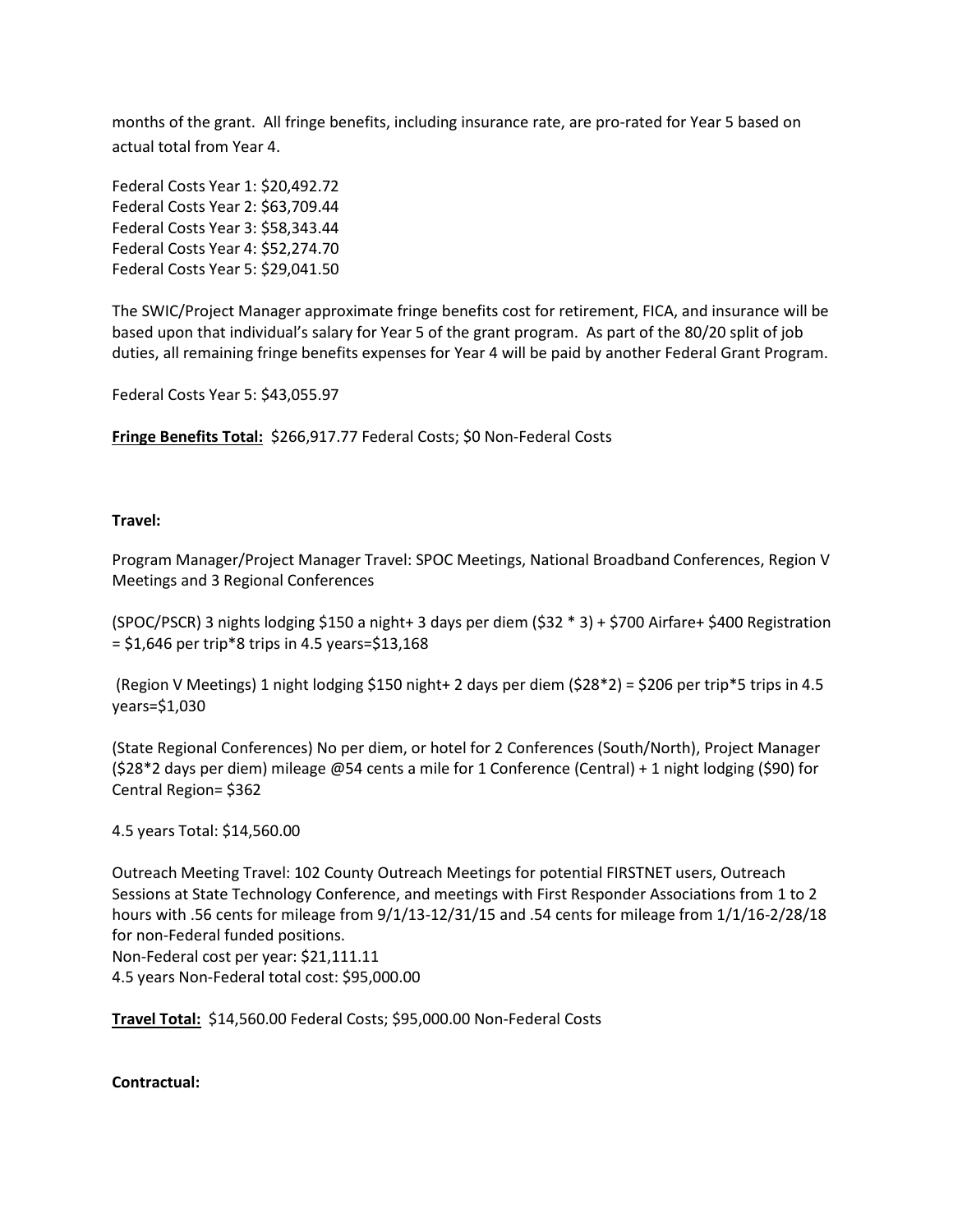Contractual costs in the budget are based on the hiring of an outreach coordinator, data analyst, a network subject matter expert and an administrative assistant. The State of Illinois plans to coordinate these people through a grant with Illinois Law Enforcement Alarm System (ILEAS) that would hire contract staff as outlined in the application. The rate of pay for these people was based on current administrative assistant salaries within IEMA, and based on current contractual staff pay. These people would report to the SWIC and the Grant/Program Manager.

ILEAS has been deemed a unit of local government by IEMA legal in conjunction with the federal Department of Homeland Security, and can therefore receive grants from IEMA.

#### **Contractual Grant Personnel Costs:**

The System Architect (\$39.72/hour), and Grant Administrative Assistant/Travel Coordinator (\$27.82/hour), work a 1,820 hours a year schedule with Social Security/FICA/Workers Compensation Insurance/State & Federal Unemployment Tax included in the hourly rate based on 100% project dedicated time for Year 1-2, and 80% project dedicated time for Year 3-5 for \$486,617.09 total.

| <b>Grant Administrative Assistant</b> |
|---------------------------------------|
| Year 1: \$17,214.15                   |
| Year 2: \$55,338.05                   |
| Year 3: \$51,835.46                   |
| Year 4: \$47,924.24                   |
| Year 5: \$32,051.99                   |
|                                       |

The Data Analyst (\$35/hour) works a 1,820 hours a year schedule with Social Security/FICA/Workers Compensation Insurance/State & Federal Unemployment Tax included in the hourly rate for \$154,508.17 total. Data Analyst Year 1: \$0 Year 2: \$19,498.06 Year 3: \$59,481.94 Year 4: \$59,481.94 Year 5: \$16,046.13

The Outreach Coordinator (\$35/hour) works as needed approximately 1100 hours a year with Social Security/FICA/Workers Compensation Insurance/State & Federal Tax included in the hourly rate for \$88,411.68 total. Outreach Coordinator Year 1: \$13,912.25 Year 2: \$20,223.83 Year 3: \$11,190.64 Year 4: \$24,408.94 Year 5: \$18,676.02

Other contractual costs included in the grant with the Illinois Law Enforcement Alarm System, which Contract units of the contract of the contract of the contract of the contract of the contract of the contract of the cont currently employs Illinois' Statewide Interoperable Coordinator (SWIC). The contract for the individual serving in this capacity (SWIC) would be extended to continue his employment as SWIC (20% of duties) and SLIGP Program manager (80% of duties). The budgeted costs are only for the duties associated with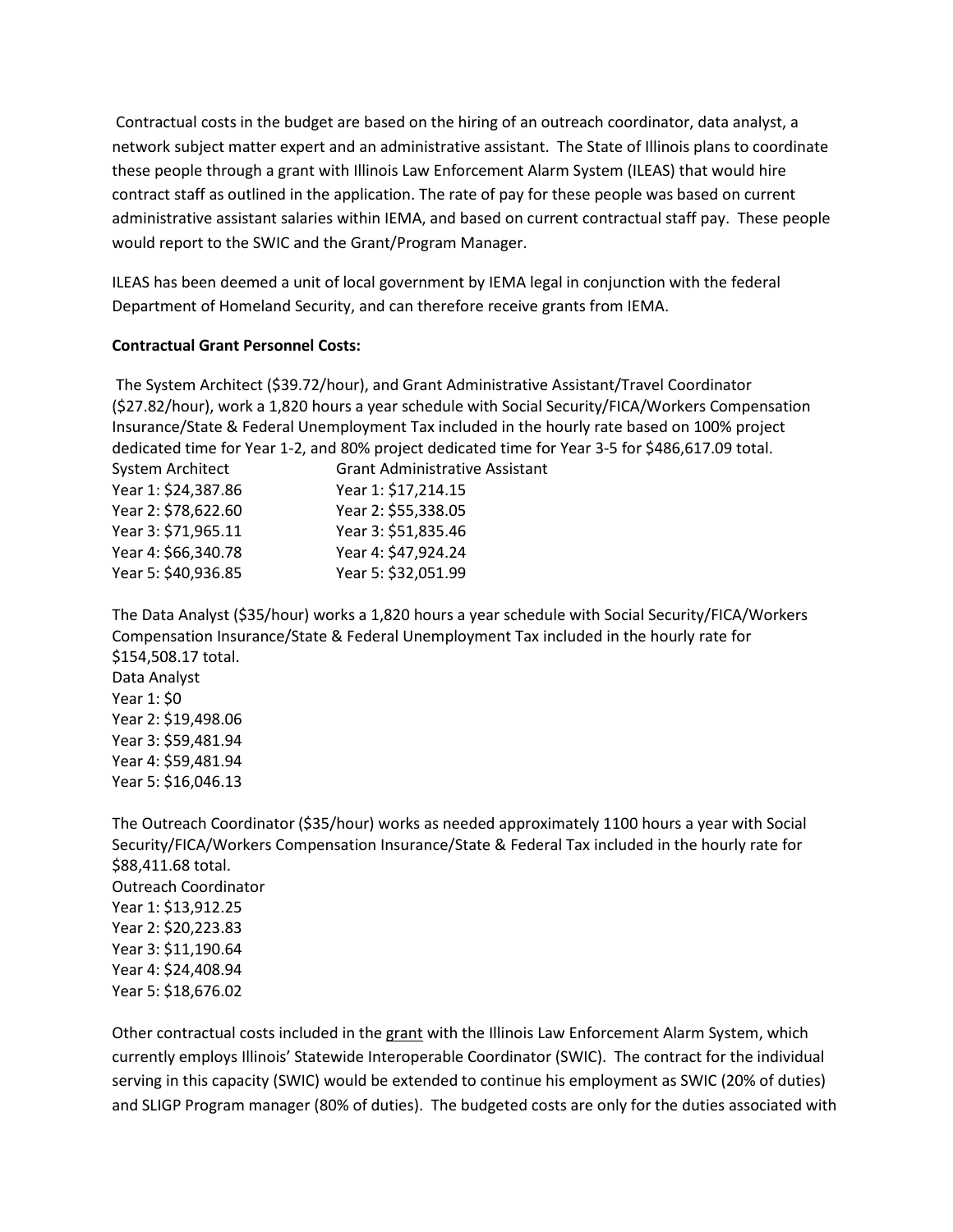the SLIGP Grant, not the additional duties of the SWIC and are based on the individual's current salary of \$51.50/hour with Social Security/FICA/Workers Compensation Insurance/State & Federal Unemployment Tax included in the hourly rate for \$314,973.43 total. SWIC left Illinois Law Enforcement Alarm System on 7/15/17 to take a position with IEMA.

Year 1: \$78,997.02 Year 2: \$81,824.08 Year 3: \$83,151.06 Year 4: \$71,001.27 Year 5: \$0

All Contractors have 3% COLA/year included in salary with no benefits. All salary totals for contractual staff are **actual numbers based on date of hire**. Some positions were vacant for a period of time during the grant period.

# **Contractual Grant Travel Costs**

Travel costs detailed in the budget are estimated for the SWIC, outreach coordinator, a system architect, and an administrative assistant/travel coordinator.

Travel for Public Safety Broadband Conferences, NITA/FIRSTNET workshops, Region V Work group meetings. Airfare, per diem, lodging, mileage .56/mile from 9/1/13-12/31/15 and .54/mile from 1/1/16- 2/28/18

Staff members will drive to various locations across the state to participate with local jurisdictions to raise awareness of the PSBN, discuss local needs and identify potential network users. Staff will also travel to regional meetings throughout the state to present and increase awareness of PSBN. Rates are calculated for 3 contractual staff members at the State of Illinois approved travel reimbursement rate for mileage of \$0.56/mile from  $9/1/13-12/31/15$  and \$0.54/mile from  $1/1/16-2/28/18$ , lodging at a rate of \$80 (average statewide approved lodging rate), per diem of \$28/day (Governor's Travel Board approved rate). The travel rate calculation is based upon the approved rates listed above for travel overhead (mileage, per diem, lodging, airfare) matched against the State Project Plan travel needs for contractual staff.

\$25,555.56/year for 4.5 years, \$115,000.00 total.

**Contractual Grant Conferences Costs:** 3 Illinois SLIGP Statewide Conferences and 1 State Technology Conference with an entire day dedicated to FIRSTNET. The 3 SLIGP and State Technology Conferences will be coordinated through a fiduciary agent Illinois Law Enforcement Alarm System (ILEAS) as part of the contractual grant agreement with IEMA. Costs are based on IEMA's annual statewide conference that hosts a similar number of attendees (1,000 attendees) that would be expected to attend the 3 separate SLIGP Conferences and the State Technology Conference day dedicated to FIRSTNET.

Costs include: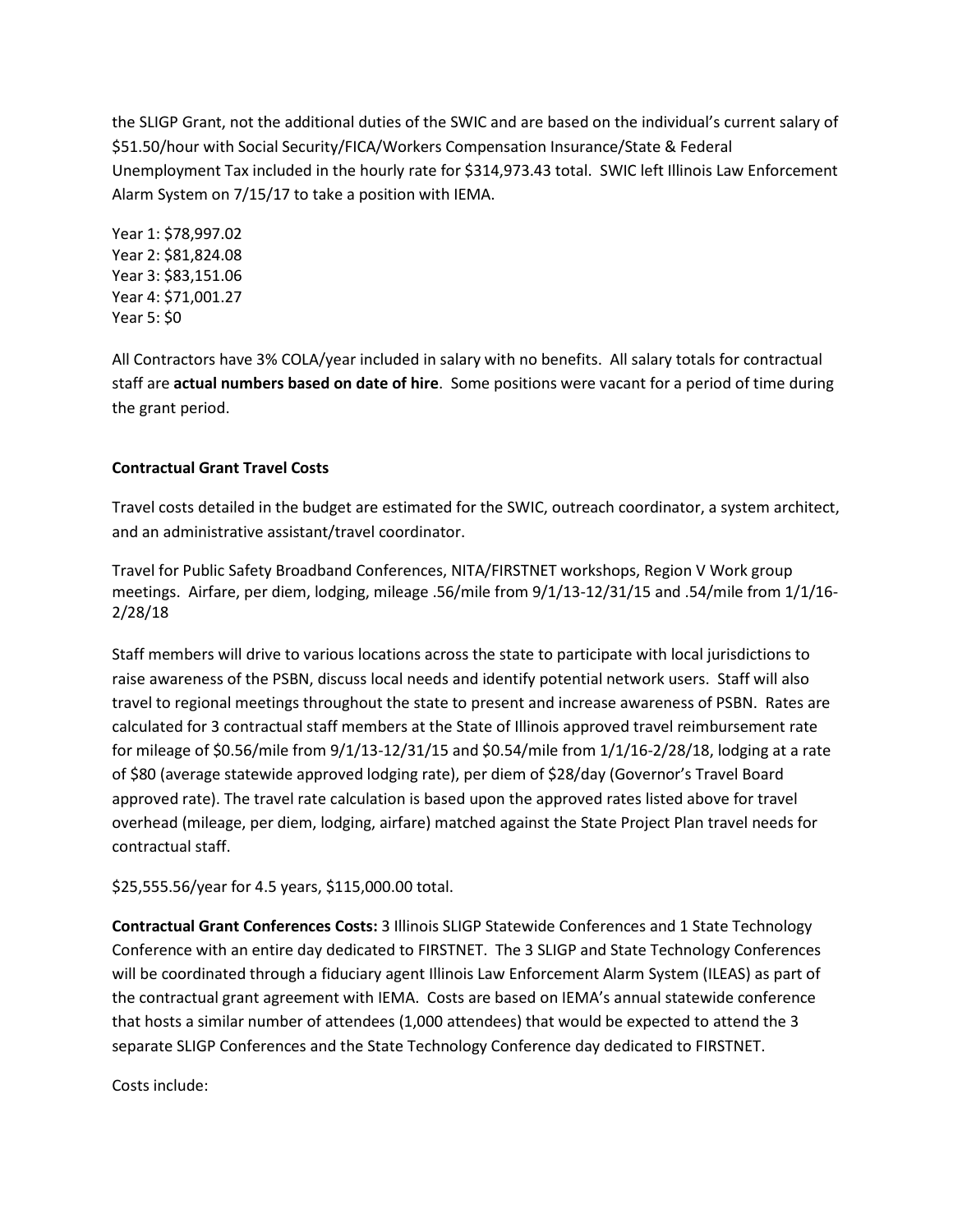Hotel rooms for 1,000 attendees; approximately 100 rooms (traveling 50+ miles) \* \$160(Chicago) \* 1 night= \$16,000 \$8,000 on lunch (\$8.00/person\*1,000); based on approved IEMA food/beverage policy rate \$25,000 for Conference/Meeting space rental for 3 locations \$11,000 for audio visual needs \$60,000 total

**Contractual Grant Regional Meeting Costs:** Staff members will drive to various locations across the state to participate with local jurisdictions to raise awareness of the PSBN, discuss local needs and identify potential network users. The Regional Meetings/Consultations expenses will be \$1,000 for Room Rental; \$4,000 for Audio/Visual Equipment \$1,111.11/year\*4.5 years= \$5,000 total.

**Contractual Grant Materials/Supplies Costs:** Outreach materials, publications, outreach video, and business cards for outreach coordinator, subject matter expert \$10,000.00/year\* 4.5 years= \$45,000 total

**Contractual Grant Website Costs:** Web based registration system, system technology maintenance associated with the system, software mapping associated with FIRSTNET \$11,111.11/year\* 4.5 years= \$50,000 total.

**Contractual Grant Office Technology Costs:** 5 laptops at \$1,000/computer and other system technology equipment such as wireless hot spot my-fy's and scanner \$3,365.57/year\*4.5 years= \$15,145.08

**Contractual Grant Supply Costs:** General Office Supplies for Program including printer ink, general supplies for establishing contractor offices \$2,222.22/year\*4.5 years=\$10,000

**Contractual Grant Management and Administration Costs:** Office space, telephone services and associated grant costs \$17,097.91/year\*4.5 years=\$76,940.60 total.

Contractual costs will also include a vendor bid for FIRSTNET State plan implementation analysis. If necessary, the State plans to contract with ILEAS to hire an outside vendor to do the State plan implementation analysis. Estimated costs were based on past contractual obligations where the state has hired outside vendors to do contractual work statewide. \$18,363.32 total cost for this project.

**Contractual Grant Total:** \$1,439,959.27 Federal Costs; \$0 Non-Federal Costs

## **Other:**

**Technology Working Group Time:** Electrical Engineers who advise, develop, and supervise the installation of electrical components, or systems for commercial use for FIRSTNET users. Salary for match based upon U.S. Bureau of Labor Statistics data for Illinois (\$50.35 an hour). Non-Federal total cost: \$31,183.00

**Outreach Meeting Attendance Time:** 102 County Outreach Meetings for potential FIRSTNET users, Outreach Sessions at State Technology Conference, meetings with First Responder Associations from 1